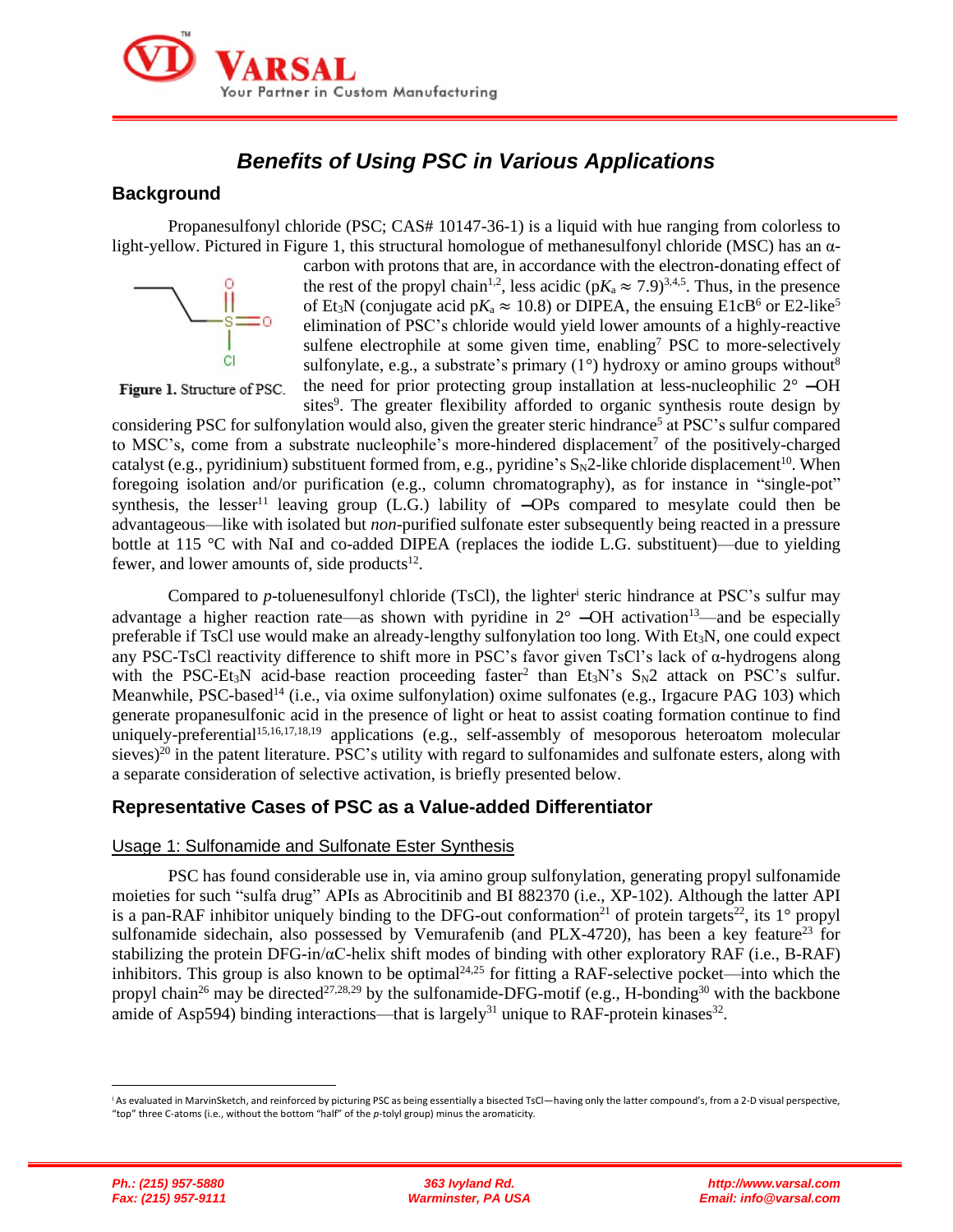

When sulfonylating less-reactive  $1^{\circ}$  amines, particularly<sup>33,34</sup> those that are sterically hindered and have nearby EWGs, prudent addition of PSC and sufficiently-non-acidic base (i.e., and not just in catalytic amounts)<sup>35</sup> could<sup>36</sup> permit the removal of a hydrolysis (i.e., mono-desulfonylation) process step while still obtaining high product yields under, compared with pyridine, milder conditions (e.g., temperature, time) $37$ . With PSC-based sulfonamidation (i.e., without bis-sulfonamidation) of deactivated anilines having been achieved via 3.0 eq. Et<sub>3</sub>N elsewhere<sup>37</sup>, consider the aniline-based substrates and reaction conditions presented in Figure 2; though drop-wise PSC addition at 0 °C for typical exothermicity control primarily led to bis-sulfonylation (75% yield)<sup>38</sup>, a kilogram-scale procedure involving drop-wise addition of Et<sub>3</sub>N over 80 minutes with stirring at 0  $^{\circ}$ C followed by PSC helped give in 97% yield<sup>39</sup> the mono-sulfonamide with<sup>40</sup> 95% purity. Rather than ortho F-Cl reactivity effect differences, the importance of chemical addition mode (e.g., speed, method) for mono-sulfonamidation of less-nucleophilic anilines when utilizing Et<sub>3</sub>N or DIPEA may be reinforced by, with pyridine and DCM being nearly equal polarity-wise<sup>41</sup>, the identical 89% yields achieved for mono-propanesulfonylated methyl 3-amino-2-fluorobenzoate (pyridine, 1.1 eq., in DCM) and methyl 3-amino-2-chlorobenzoate (pyridine as base *and* solvent, 2.6 eq.)<sup>42</sup>.



**Figure 2.** Example aniline-substrate bis-sulfonamidation (top) and kilogram-scale mono-sulfonamidation (bottom) procedures utilizing identical molar amounts of PSC (2.5 eq.) and Et<sub>3</sub>N (3.0 eq.)<sup>38,39,40</sup>.

In the literature, PSC-based sulfonate esters have found (ca. 2020) prominent use as additives, with PSC being used on a 100-g scale in preparation, to  $LiPF_6$  and  $LiSO_3CF_3$  solutions for high-voltage  $LiCoO_2$ based rechargeable LIBs<sup>43</sup>. Propanesulfonate esters from PSC have also served<sup>44,45</sup> as low-melting-point (<  $-90$  °C) solvents giving lower viscosity for higher Li<sup>+</sup> mobility than ESC-derived solvents. An acid amplifier obtained by reacting PSC with a substrate's 2° —OH was prominently featured (ca. 2017) in a patent's chemically-amplified photoresist compositions for exemplary, after thick-film exposure and development, pattern formation without inclusion of a light absorber in said compositions<sup>46</sup>.

#### Usage 2: Selective Activating Agent

For PSC-based selective activation, 2,4,6-collidine (conj. acid  $pK_a \approx 7.4$ )<sup>47</sup> could be a particularly useful catalytic base due to, besides the activating effect of its three methyl EDGs outweighing the ortholocated sterics for enhanced reactivity over pyridine, its methyl groups sterically screening-out S-atom attack and consequent catalyst L.G. (i.e., collidinium) displacement by  $2^{\circ}$  -OH nucleophiles<sup>7</sup>. In particular, collidine and PSC were used together, and were the most-preferred base and reagent, for kilogram-scale activation (e.g., 20–25 °C) of a simple cyclohexanol's meta- and para-substituted hydroxymethyl groups without, by limiting reaction time to  $4-6$  h (by which point no starting material and  $\lt 2.5\%$  of the intermediate mono-sulfonates remained), activating this triol's  $2^{\circ}$  -OH<sup>48</sup>. In contrast to the prior art's route for this Serlopitant API intermediate utilizing<sup>49</sup> MSC for merely, given the  $2^{\circ}$  -OH had already been etherified, non-selective 1° —OH activation, the propanesulfonate group's potential as an —OH protecting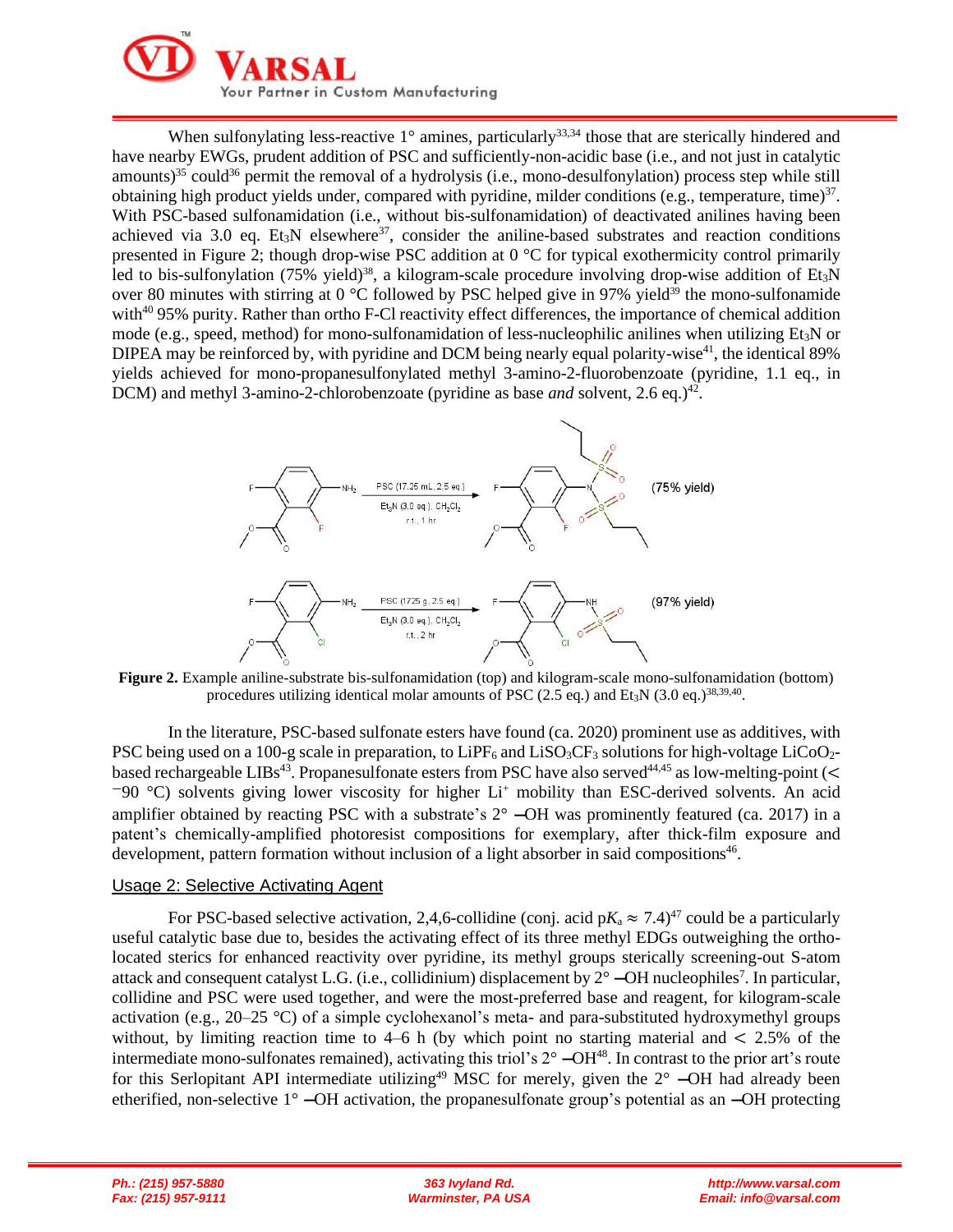

group of sorts<sup>50</sup> is illustrated by a subsequent reduced-temperature  $2^{\circ}$  –OH etherification with imidate, after which allylamine (5 eq.) in polar *protic* solvent at 80 °C gave in 95% yield a double-sulfonate-displaced, allyl-protected pyrrolidine<sup>48</sup>. In slowing down  $S_N2$  reaction<sup>51</sup> and thereby nicely complementing the aforementioned lower lability of  $-OPs$ , the solvent could have helped ensure that only one of the two  $1^{\circ}$  -OPs groups would be displaced to form a  $2^{\circ}$  amine that subsequently clearly<sup>48</sup> outpaced allylamine under the elevated temperature to  $S_N2$ -displace, intramolecularly, the other  $\sim$ OPs. Alternatively using PSC with 2,6-lutidine, this chloride-L.G. scavenger's non-nucleophilicity<sup>51</sup> instead perhaps<sup>52,53</sup> resulting in the  $S_N$ 2like attack of a substrate triol's 1° alcohols on PSC's sulfur, represents a successful selective activation method involving non-rigorous control of reaction time given the  $100\%$  yield achieved<sup>54</sup> for a similar triolreactant's di-propanesulfonate after  $\leq 41$  h—even if  $T > 25$  °C would have driven a faster reaction without loss of yield. Non-purified<sup>12</sup> product addition along with benzylamine and EtOH solvent to a tube sealed for reaction (140 °C, 3 h) subsequently gave pyrrolidine ring formation in  $\geq$  18% higher yield than from the aforementioned prior-route di-methanesulfonate<sup>49</sup> under quite similar conditions (150 °C, 3 h)<sup>54,55</sup>.

For vicinal diols with one  $2^{\circ}$  -OH, PSC enabled epoxide formation in high combined yield (76– 87%) from the sulfonate equivalent of a halohydrin<sup>56</sup> via methanolic<sup>57</sup> sodium methoxide<sup>58</sup>. Propanesulfonylation with 2.1 eq. Et3N, notably *without* a separate and metallic catalyst like dibutyltin oxide (DBTO)<sup>59,60</sup>, was run for 20 minutes from  $-10$  °C prior to adding the methoxide (with stirring subsequently carried out below  $0^{\circ}$ C) base for  $2^{\circ}$  –OH deprotonation<sup>58</sup>. A more-advanced-structure diol substrate with —OH sites further apart as pictured in Figure 3 was selectively, on a 100-g scale, sulfonylated (0 °C, 2 h) by PSC with DIPEA base (1.3 eq.) in THF—with subsequent NaI addition at 0 °C to the nonpurified<sup>12</sup> product in acetone for S<sub>N</sub>2 iodation (25 °C, 2 h) giving a combined product yield of 91%<sup>61</sup>. As such, while a separate and/or metallic catalyst may not be necessary given the above reactivity and selectivity, DBTO could<sup>62</sup> still be added to further boost PSC's selective activating power besides reactivity.



**Figure 3.** Structure of the diol whose  $1^{\circ}$  –OH site was selectively activated by PSC, prior to iodide's  $S_{N2}$ displacement of the  $-\text{OPs}^{61}$ .

# **Varsal Advantage**

Varsal is a leading producer of extremely-high-purity PSC, which is important considering the limited $37$  commercial availability of MSC derivatives. We are differentiated from the competition as Varsal's proprietary manufacturing logistics processes allows us to produce consistent, stable, extremelyhigh-purity material—leading to maximal yield and product quality for Varsal's customers.

Extremely high purity for PSC is important for producing high yields of sulfa drug API intermediates in acceptable purity, such as when reacting PSC with "expensive" heterocyclic amines<sup>63</sup>. A literature source<sup>40</sup> with numerous synthesis examples only specified the reagent purities for the steps of the example featuring the aforementioned kilogram-scale mono-sulfonamidation—underscoring highly-pure-PSC's importance in scale-up reactions. Meanwhile, a low moisture content for PSC is important given that, even with a slow hydrolysis below at least<sup>64</sup> 70 °C, PSC's moisture sensitivity<sup>65</sup> nonetheless makes this chemical more subject to hydrolytic degradation in the presence of greater moisture<sup>63</sup>. Limiting the